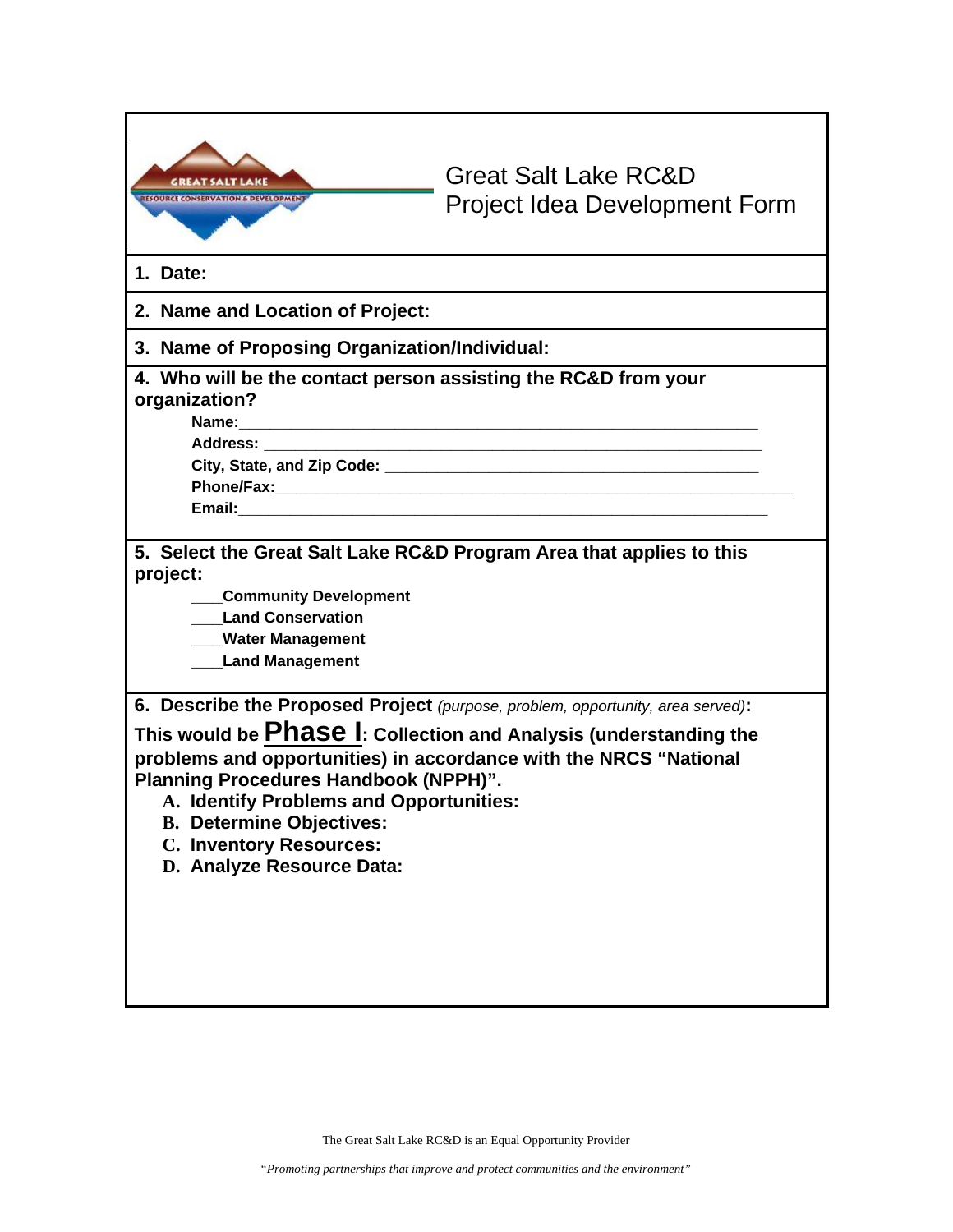| 7. Benefits Expected :<br>(**State the specific short and long term benefits that the completed project will have on the<br>economic, social, and environmental well-being of the community) |
|----------------------------------------------------------------------------------------------------------------------------------------------------------------------------------------------|
| This would be Phase II: Decision Support (understanding the solution).<br><b>E. Formulate Alternatives:</b><br><b>F. Evaluate Alternatives:</b><br>G. Make Decisions:                        |
| 8. How does this project fit in with the mission of the Great Salt Lake RC&D?                                                                                                                |
| What Goals or Objectives does this proposal fit in the Area Plan of Annual<br>Plan of Work?                                                                                                  |
|                                                                                                                                                                                              |
| 9. What are your expectations of the GSLRC&D regarding this project?                                                                                                                         |
| 10.<br>Note any potential negative effects of concerns about the project:                                                                                                                    |
| 11. What role will you and/or your group play in completing the work on this<br>project?                                                                                                     |
| 12. Are there other groups or individuals interested or involved in your<br>project? If yes, please list potential partners and describe how they will<br>help.                              |
| 13. Has a project plan been developed? If so, please attach.                                                                                                                                 |
| 14. What is the proposed budget for the project? Please attach budget.                                                                                                                       |
| 15. How will the project be funded?                                                                                                                                                          |

**16. Who will administer funds if acquired? \_\_\_Project Sponsor \_\_\_GSLRC&D**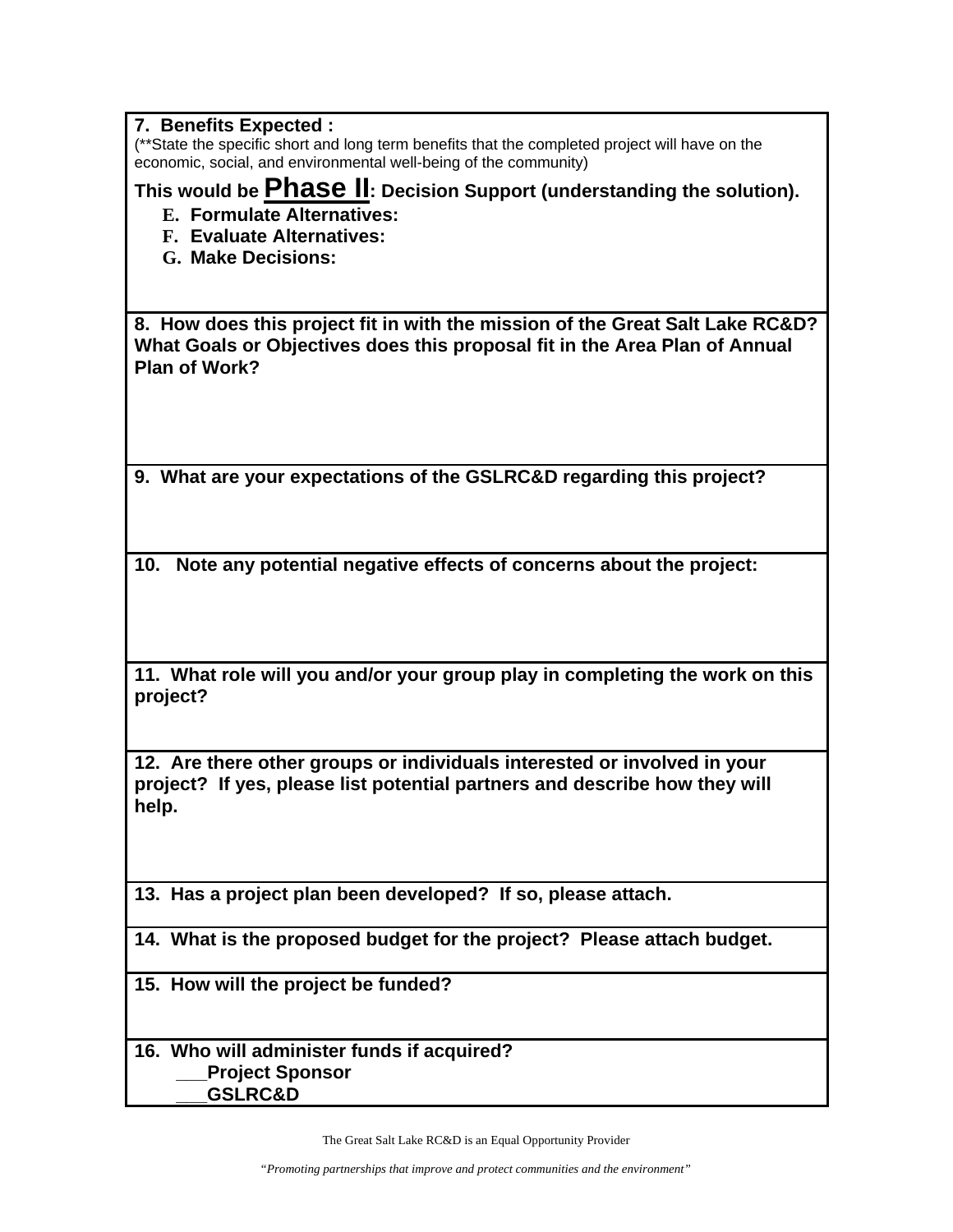|  | <b>Other. Please Specify</b> |  |  |
|--|------------------------------|--|--|
|--|------------------------------|--|--|

**17. Will you/your group agree to an administrative fee which the GSLRC&D will retain (usually 10%). \_\_\_\_YES\_\_\_\_NO** 

**18. Are environmental/permitting elements required by your project? If so, how are these addressed?** 

**19. Who will be responsible for continued operation and maintenance of the implemented project and its evaluation?** 

**This would be Phase III: Application and evaluation (understanding the results).** 

**H. Implement the Plan:** 

- **I. Evaluate the Plan:**
- **20. How many local businesses were created or retained in rural communities:**
- **21. How many acres of land/water resources were benefited by this project:**
- **22. How many watershed or area-wide conservation plans will be developed:**
- **22. Action taken by the GSLRC&D: \_\_\_\_Agree to work with project**

 **\_\_\_\_\_\_\_\_\_\_\_\_\_\_\_\_\_\_\_\_\_\_\_\_\_\_\_ (signature of GSLRC&D Chair)** 

 **\_\_\_\_\_\_\_\_\_\_\_\_\_\_\_\_\_\_\_\_\_\_\_\_\_\_\_ (signature of project contact)** 

**\_\_\_\_Reject project proposal** *Reason:* 

**\_\_\_\_Need More Information.** 

 **\_\_\_\_\_\_\_\_\_(***name of GSLRC&D Council member***) will follow-up on this project idea** 

**by** (*date*).